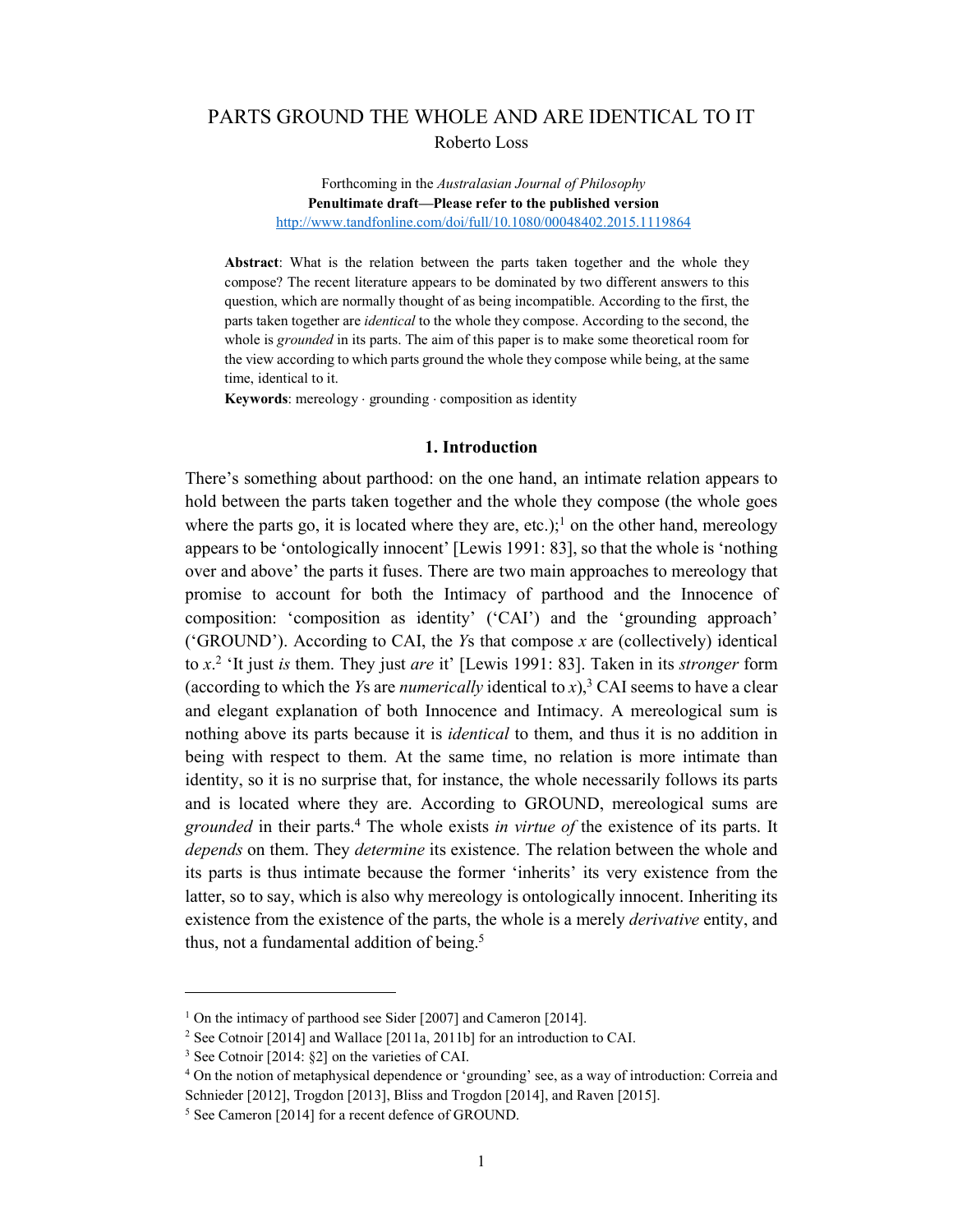CAI and GROUND are commonly considered to be *incompatible* theories, at least if—as it appears to be highly plausible—grounding is taken to be *irreflexive*. 6 The argument for the incompatibility of CAI and GROUND has been recently made explicit by Bailey [2011], who presents it as follows:<sup>7</sup>

#### *Argument A*

 $\overline{a}$ 

| $(A1)$ x is composed of the Ys      | Ass.                             |
|-------------------------------------|----------------------------------|
| $(A2)$ x is identical to the Ys     | A <sub>1</sub> , C <sub>AI</sub> |
| $(A3)$ x is grounded in the Ys      | A1, GROUND                       |
| $(A4)$ x is not identical to the Ys | A3, Irreflexivity of grounding   |
| (A5) <i>Contradiction!</i>          | A2. A4                           |

However, despite the simplicity and the apparent strength of argument A, the incompatibility of CAI and GROUND may strike one as an unwelcome result. It seems, for instance, that (at least in principle) one could underwrite CAI but still think that mereological fusions *aren't* fundamental entities and that the fundamental level of reality features only the atomic parts on which they metaphysically derive. By the same token, it also seems that one could embrace GROUND—and thus think that the whole exists in virtue of the existence of its parts—and together take the whole to be 'nothing over and above' the plurality of its parts in the (strict and literal) sense of being *identical* to them. At the same time, however, it appears fair to say that (*pace*  Jenkins [2011]) many may find the rejection of Irreflexivity too 'heretical' [Raven 2013] and too high a price to pay for the compatibility of GROUND and CAI. Therefore, it appears at least plausible to suppose that, if it were possible to make GROUND compatible with CAI without endorsing any seemingly costly theoretical option, the resulting theory would not only be interesting on its own, but could also represent a novel and potentially interesting approach to mereology. For this reason, in what follows I will try to make some theoretical room for the possibility that parts *ground* wholes, while being, at the same time, *identical* to them.

## **2. On 'scattered' and 'collected' pluralities**

Philosophers who claim—as we are assuming in this paper—that grounding is a relation, <sup>8</sup> disagree about the nature of its *relata*. Some authors, such as Schaffer [2009, 2010a, 2010b], adopt the more liberal view according to which it is possible for an entity, or a plurality of entities, to ground other entities. <sup>9</sup> This is precisely what happens in argument A where the grounding relation is supposed to hold between the

<sup>6</sup> See Jenkins [2011] against the irreflexivity of grounding and Raven [2013] for some discussion.

<sup>7</sup> See also Bohn [2009: 100]: '[...] if  $xx = f(xx)$  [i.e.: if the fusion of the *x*s is identical to the *x*s], then if either one grounds the other, something grounds itself, which contradicts that grounding is irreflexive'.<br><sup>8</sup> As an introduction to the debate as to whether grounding is to be taken as a relation, see Trogdon [2013: §3].

<sup>9</sup> To be precise, Schaffer [2009, 2010a, 2010b] holds that the grounding relation 'can hold between entities of arbitrary category', and thus, also 'between actual concrete objects' [Schaffer 2010a: 36], as it happens in argument A.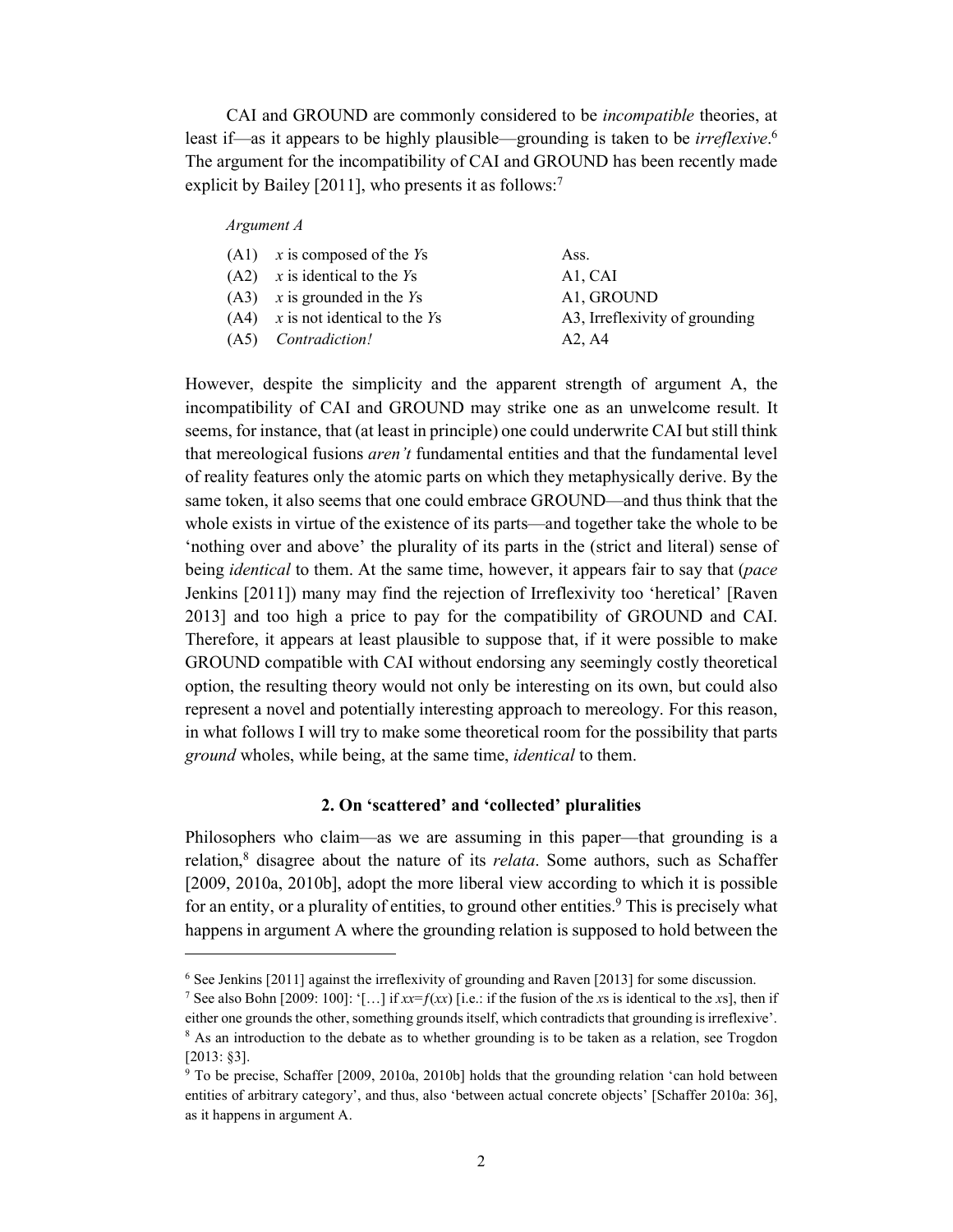whole and the plurality of its parts taken together. In order to counter the threat represented by argument A and defend a theory combining GROUND and CAI (which I will call 'G+CAI') I will instead follow those authors who, like Rosen [2010], endorse the following three claims (which I will label 'FACTS'):

- (i) grounding is a relation between facts;
- (ii) facts are just true propositions;
- (iii) propositions are thought of as structured entities 'individuated by their worldly items and the manner of their combination' [Rosen 2010: 124].

For FACTS-theorists, it is wrong to say, for instance, that Socrates grounds {Socrates}, or that Socrates explains {Socrates}, or that {Socrates} depends on Socrates. What is correct to say is that *the fact that {Socrates} exists* depends on/is explained by/obtains in virtue of *the fact that Socrates exists.*<sup>10</sup> Once FACTS is assumed, argument A must be reformulated. Clearly, the crucial point is how to reformulate (A3), that is GROUND's characterising claim:

(A3) *x* is grounded in the *Y*s

Given FACTS, what is grounded cannot be *x* itself, but it is, most plausibly, *the fact that x exists*. However, we face a choice when it comes to expressing the idea that it is *the Ys* that ground *x*. If *y*1, *y*2, …, *y*<sup>n</sup> are the *Y*s, then, at least *prima facie*, (A3) could be expressed within FACTS in the two following ways (letting '<*p*>' stand for 'the proposition that *p*', '[*p*]' stands for 'the fact that *p*', where  $\langle p \rangle$  is true; '[*p*]  $\leftarrow \Gamma$ ' stands for 'the fact that *p* is grounded in the plurality of facts  $\Gamma$ '):

(A3a) [*x* exists] ← [the *Y*s exist]

 $\ddot{ }$ 

(A3b) [*x* exists] ← [*y*<sup>1</sup> exists], [*y*<sup>2</sup> exists], …, [*y*<sup>n</sup> exists]

(A3a) says that the fact that *x* exists is grounded in the *plural fact* that the *Y*s exist. Instead, (A3b) says that the fact that *x* exists is grounded in the *plurality of facts* [ $y_1$ ] exists],  $[y_2 \text{ exists}]$ , ...,  $[y_n \text{ exists}]$ . I will say that the *Y*s appear in (A3a) as a 'collected plurality', while they appear in (A3b) as a 'scattered plurality'. According to this terminology, (A3a) and (A3b) can be formulated as saying that, while in one case *x*'s existence is grounded in the collected plurality of the *Y*s, in the other it is only grounded in their scattered plurality.

It is easy to see that, if (A3a) is used in the reformulation of argument A, the ensuing argument seems to be indeed valid (at least given our background assumptions):

<sup>&</sup>lt;sup>10</sup> Notice that, for simplicity's sake, in what follows I will sometimes use phrases like '*x* is grounded in *y*' as shorthand for 'the fact that *x* exists is grounded in the fact that *y* exists'.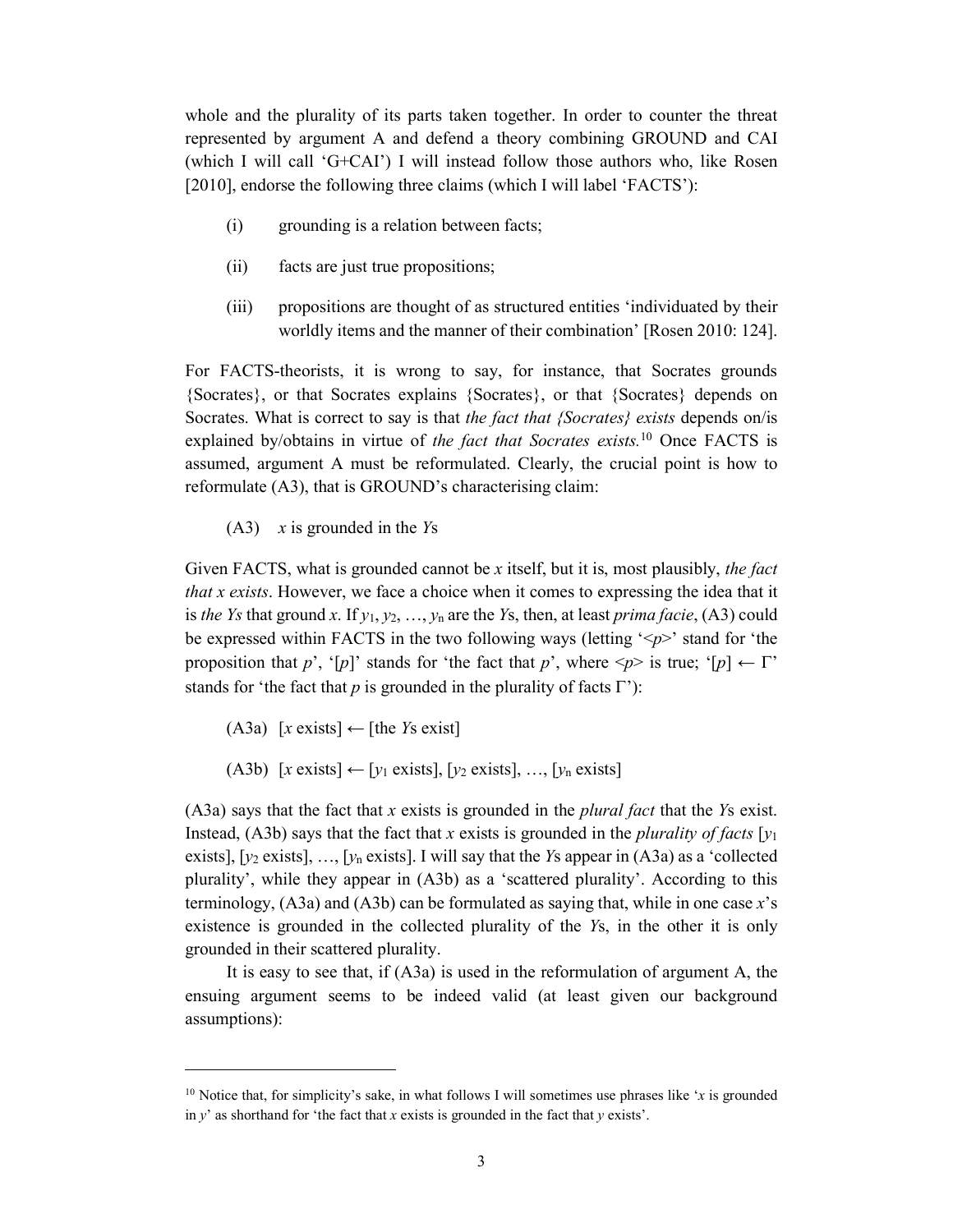#### *Argument B*

|                   | $(B1)$ x is composed of the Ys                                 | Ass.                           |
|-------------------|----------------------------------------------------------------|--------------------------------|
| (B2)              | $x$ is identical to the $Y_s$                                  | B <sub>1</sub> , CAI           |
| (B3)              | $[x \text{ exists}] \leftarrow [\text{the } Y \text{s exist}]$ | B1, GROUND-(A3a)               |
|                   | $(B4)$ [x exists] is not identical to [the <i>Ys</i> exist]    | B <sub>3</sub> , Irreflexivity |
|                   | (B5) $x$ is not identical to the $Y_s$                         | B <sub>4</sub> , FACTS         |
| (B <sub>6</sub> ) | Contradiction!                                                 | <b>B2, B5</b>                  |

(B3) follows from (B1) and (A3a), and (B4) follows from (B3) by the following principle of irreflexivity (formulated in terms of facts):

**Irreflexivity**:  $\sim \exists \Gamma \exists f (f \leftarrow \Gamma \& f^{\dagger} \Gamma)$ 

The crucial passage, however, is the one from (B4) to (B5), that is, from the difference between [*x* exists] and [the *Y*s exist] to the difference between *x* and the *Y*s. Recall that, for FACTS, facts are just true propositions, and propositions are structured entities individuated by their worldly items and the manner of their combination. Intuitively, [*x* exists] and [the *Y*s exist] both share the same 'existence'-component (however construed) and have the same form '[… + *existence*]'. Therefore, if there is a difference between them, it must depend on the difference between *x* and the *Y*s, which immediately contradicts CAI. Conversely, if *x* is identical to the *Y*s, as stated in (B2), it does indeed follow that the fact [*x* exists] is identical to the fact [the *Y*s exist], which, by Irreflexivity, entails the falsity of (A3a)/(B3).

(A3b) is a more promising candidate to express CAI given FACTS. As a matter of fact, in order to be valid, the corresponding reformulation of argument A appears to require a principle G+CAI-theorists aren't arguably committed to.

#### *Argument C*

 $\overline{a}$ 

| (C1) | $x$ is composed of the $Y_s$                                                                   | Ass.                             |
|------|------------------------------------------------------------------------------------------------|----------------------------------|
| (C2) | $x$ is identical to the $Y_s$                                                                  | C <sub>1</sub> , C <sub>AI</sub> |
| (C3) | $[x \text{ exists}] \leftarrow [y_1 \text{ exists}], [y_2 \text{ exists}], , [y_n]$<br>exists] | C1, GROUND-(A3b)                 |
| (C4) | [x exists] is not identical to [ $y_1$ exists], [ $y_2$ ]<br>exists], , [ $y_n$ exists]        | C <sub>3</sub> , Irreflexivity   |
| (C5) | $x$ is not identical to the $Y_s$                                                              | $C4, \ldots$ ???                 |
| (C6) | Contradiction!                                                                                 | C2, C5                           |

The dubious passage here is the one inferring  $(C5)$  from  $(C4)$  which seems to presuppose the validity of the following principle:

Irreflexivity\*:  $\sim \exists \Gamma \exists f(f \mid \leftarrow \Gamma \& f = \Gamma)$ 

where partial grounding is defined, as it is customary, as follows:

Partial grounding:  $f \nvert \leftarrow \Delta =_{df}$  for some  $\Gamma, f \leftarrow \Gamma$  and  $\Delta \subseteq \Gamma$ [Rosen 2010: 115; Fine 2012: 50].

<sup>&</sup>lt;sup>11</sup> This principle can be seen as following from the more general principle of irreflexivity of partial grounding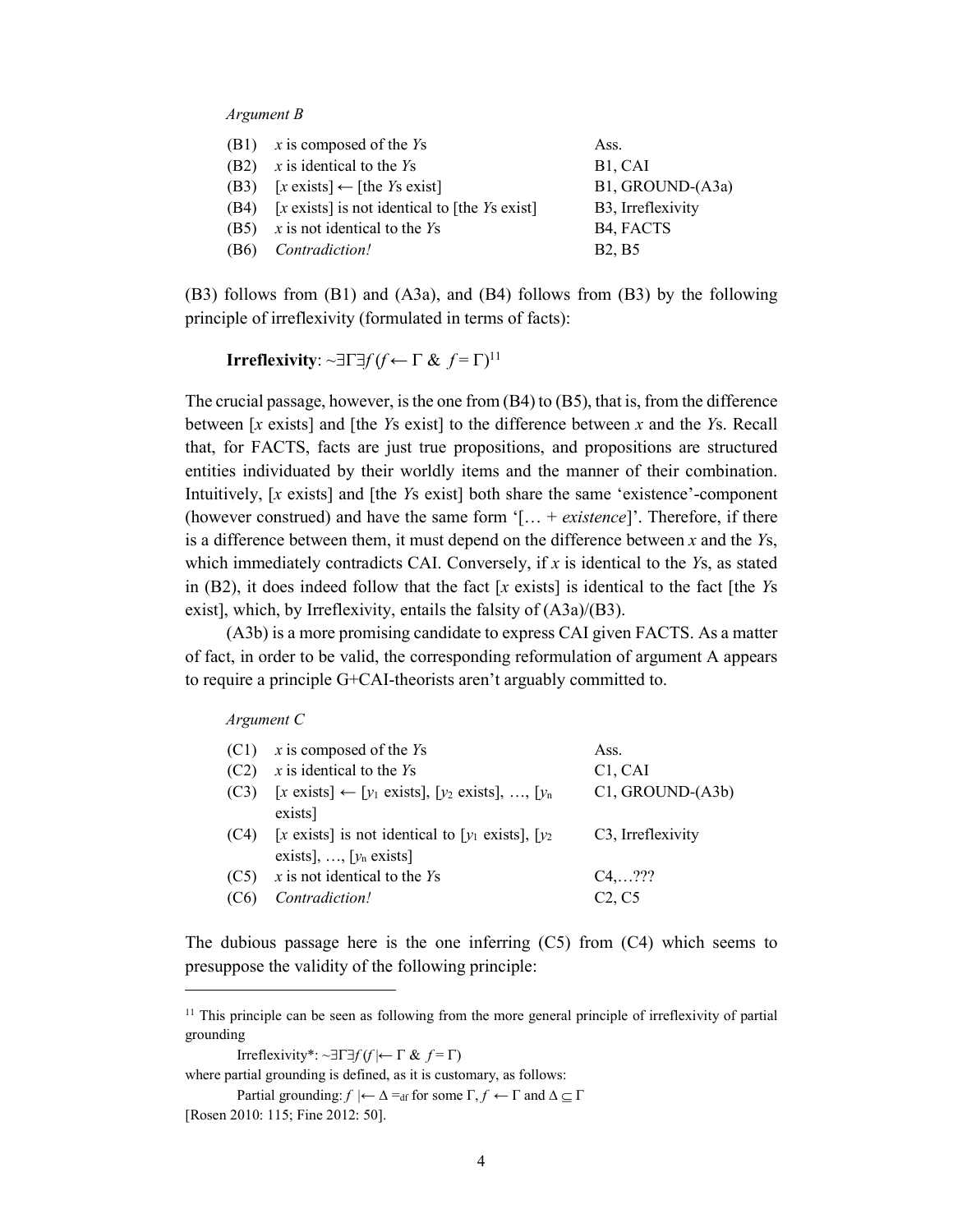**Propositional Identity ('PI')**: If *x* is identical to the *Y*s, then the proposition  $\langle x \rangle$  exists is identical to the (plurality of) propositions  $\langle y_1 \rangle$  exists  $\langle y_2 \rangle$ exists>, …, <*y*<sup>n</sup> exists>

In fact, given PI, it follows from FACT

**Factual Identity ('FI')**: If *x* is identical to the *Y*s, then the fact [*x* exists] is identical to the (plurality of) facts  $[v_1]$  exists],  $[v_2]$  exists], ...,  $[v_n]$  exists]

and from FI and (C4), (C5) can be validly derived. One might argue that PI can be derived from CAI and the following principle of propositional fusion:

**Propositional Fusion ('PF')**: If *x* is identical to the *Y*s, then the proposition  $\langle x \text{ exists} \rangle$  is the fusion of the propositions  $\langle y_1 \text{ exists} \rangle$ ,  $\langle y_2 \text{ exists} \rangle$ , ...  $\langle v_n \text{ exists} \rangle$ 

In fact, if the plurality of propositions  $\langle v_1 \rangle$  exists  $\langle v_2 \rangle$  exists  $\langle v_1 \rangle$  exists  $\langle v_2 \rangle$ compose the proposition  $\langle x \rangle$  exists  $\langle x \rangle$ , then, given CAI, it does indeed follow that they are identical to  $\leq x$  exists >. Nevertheless, I see no obvious reason why G+CAItheorists should be committed to PF. If Universalism is true, then it is indeed the case that the plurality of propositions  $\langle y_1 \rangle$  exists  $\langle y_2 \rangle$  exists  $\langle y_1 \rangle$  exists are guaranteed to compose something, to which, by CAI, they will be identical. However, even granting Universalism,<sup>12</sup> more appears to be needed in order to argue that such a mereological sum is a *proposition*, let alone the proposition *that x exists*. The burden of proof appears thus to be on the objector's shoulder in this case.

On the contrary, there does appear to be at least one seemingly plausible argument G+CAI-theorists might use *against* PF. Assuming that belief is a one-many relation between an individual and one or more propositions taken together, the argument goes as follows:13

## *The argument from Plural Belief*

 $\ddot{ }$ 

Suppose that someone, call her '*a*', believes that a certain entity *x* exists, where *x* is the mereological fusion of  $y_1, y_2, \ldots, y_n$ . If PF were true and the proposition that *x* exists were the fusion of the propositions  $\langle y_1 \rangle$  exists  $\langle y_2 \rangle$  exists  $\langle \ldots, \langle y_n \rangle$ exists>, then it seems that one could plausibly infer that, as *a* believes the former ( $\leq x$  exists $\geq$ ), she also believes the (collected) plurality of the latter (that is <*y*<sup>1</sup> exists>, <*y*<sup>2</sup> exists>, …, <*y*<sup>n</sup> exists> *taken together*). She would believe *them*. However, the following principle about belief appears to be highly plausible (where '<' stands for the 'is one of' relation)

 $12$  For a criticism of the idea that CAI entails Universalism see McDaniel [2010] and Cameron [2007, 2012].

<sup>&</sup>lt;sup>13</sup> The argument is inspired by Frege's [1980: 79] famous remark on Russellian propositions.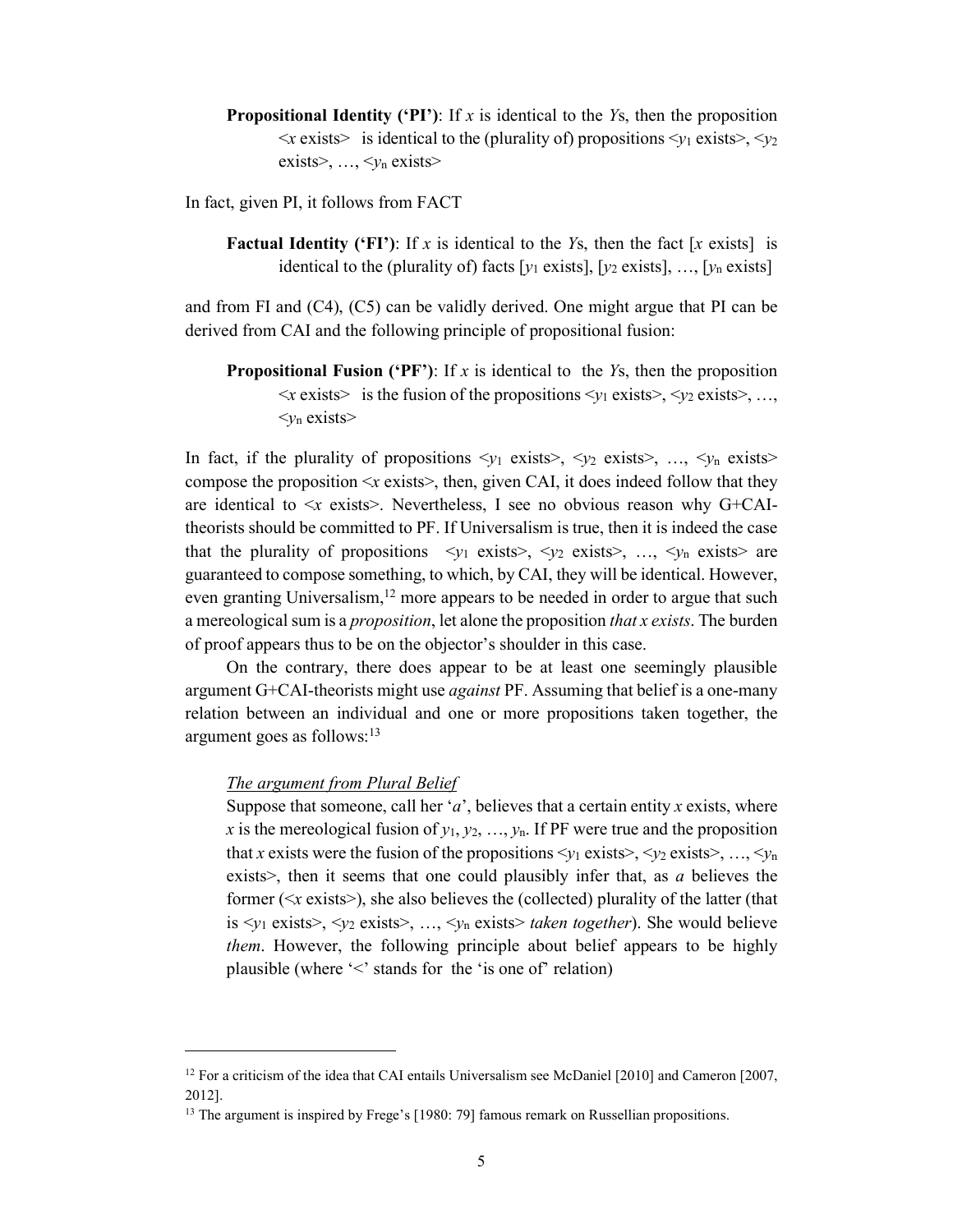# **Plural Belief**: One believes a (collected) plurality of propositions, only if one believes each one of them  $xBps \rightarrow \forall p((p < ps) \rightarrow xBp)$

Therefore, if PF were true, then not only would it follow that, for each one of the *y*s, *a* believes that *y* exists, but also, by generalization, that for every object *x*, individual *y*, and part *z* of *x*, if *y* believes that *x* exists, then *y* also believes that *z* exists. This, however, is clearly false: I believe that the chair I am sitting on exists, but there are surely many parts of it about which I have no belief whatsoever, let alone that they exist. *Therefore*, the proposition that *x* exists cannot be the fusion of the propositions  $\langle y_1 \text{ exists} \rangle$ ,  $\langle y_2 \text{ exists} \rangle$ , ...,  $\langle y_n \text{ exists} \rangle$ and PF is thus *false*. QED

Notice that this argument doesn't infer directly from the fact that *a* believes the fusion of the *p*s that, therefore, the *p*s are *distributively* believed by *a*. In fact, it appears to be invalid to infer from the fact that a fusion has a certain property or bears a certain relation to a certain other entity, that its parts distributively have that property or bear that relation to such entity. From the fact that this table is visible one cannot conclude that, therefore, each of the particles composing it are likewise visible. The first part of the argument from Plural Belief relies instead on the seemingly valid principle, according to which it is possible to infer from the fact that a fusion has a certain property, or bears a certain relation to a certain other entity, that its parts *collectively* have that property, or *collectively* bear that relation to that entity. For instance, it seems that from the fact that the table is visible one can correctly infer that the particles composing the table are *collectively* visible.<sup>14</sup> Therefore, once we assume that the proposition  $\langle x \rangle$  exists  $>$  is the mereological sum of the plurality of propositions  $\langle y_1 \rangle$  exists>,  $\langle y_2 \rangle$  exists>, ...,  $\langle y_n \rangle$  exists>, it seems we can safely infer from the fact that *a* believes  $\leq x$  exists>, that, *therefore*, *a* believes  $\leq y_1$  exists>,  $\leq y_2$  exists>, ...,  $\leq y_n$ exists> *taken together*.

The crucial passage of the argument from Plural Belief is the second one, that is the one from the 'collective belief' in  $\langle v_1 \rangle$  exists  $\langle v_2 \rangle$  exists  $\langle v_1 \rangle$ ,  $\langle v_2 \rangle$  exists  $\langle v_1 \rangle$  exists  $\langle v_2 \rangle$ together, to the 'distributive belief' in each of the propositions  $\langle v_1 \rangle$  exists  $\langle v_2 \rangle$ exists $>$ , ...,  $\langle v_n \rangle$  exists $>$ . In general, it is invalid to infer from the fact that a certain plurality of entities *collectively* have a certain feature that each of them has such feature as well (the atoms composing the table are collectively visible, yet each of them is not). Notice, however, that the passage from the 'collective belief' in  $\langle y_1 \rangle$ exists>,  $\langle \gamma_2 \rangle$  exists>, ...,  $\langle \gamma_n \rangle$  exists> taken together to the 'distributive belief' in each of the propositions  $\langle y_1 \rangle$  exists>,  $\langle y_2 \rangle$  exists>, ...,  $\langle y_n \rangle$  exists> is *not* made on such invalid general grounds, but on the basis of the *specific* principle of Plural Belief, which appears to have at least the ring of intuitiveness to it. In other words, if *in general* a plurality of entities (like the atoms composing a table) can collectively

 $\ddot{ }$ 

<sup>&</sup>lt;sup>14</sup> On the validity of this inference and the invalidity of the latter see, for instance, Wallace [2011a, 2011b].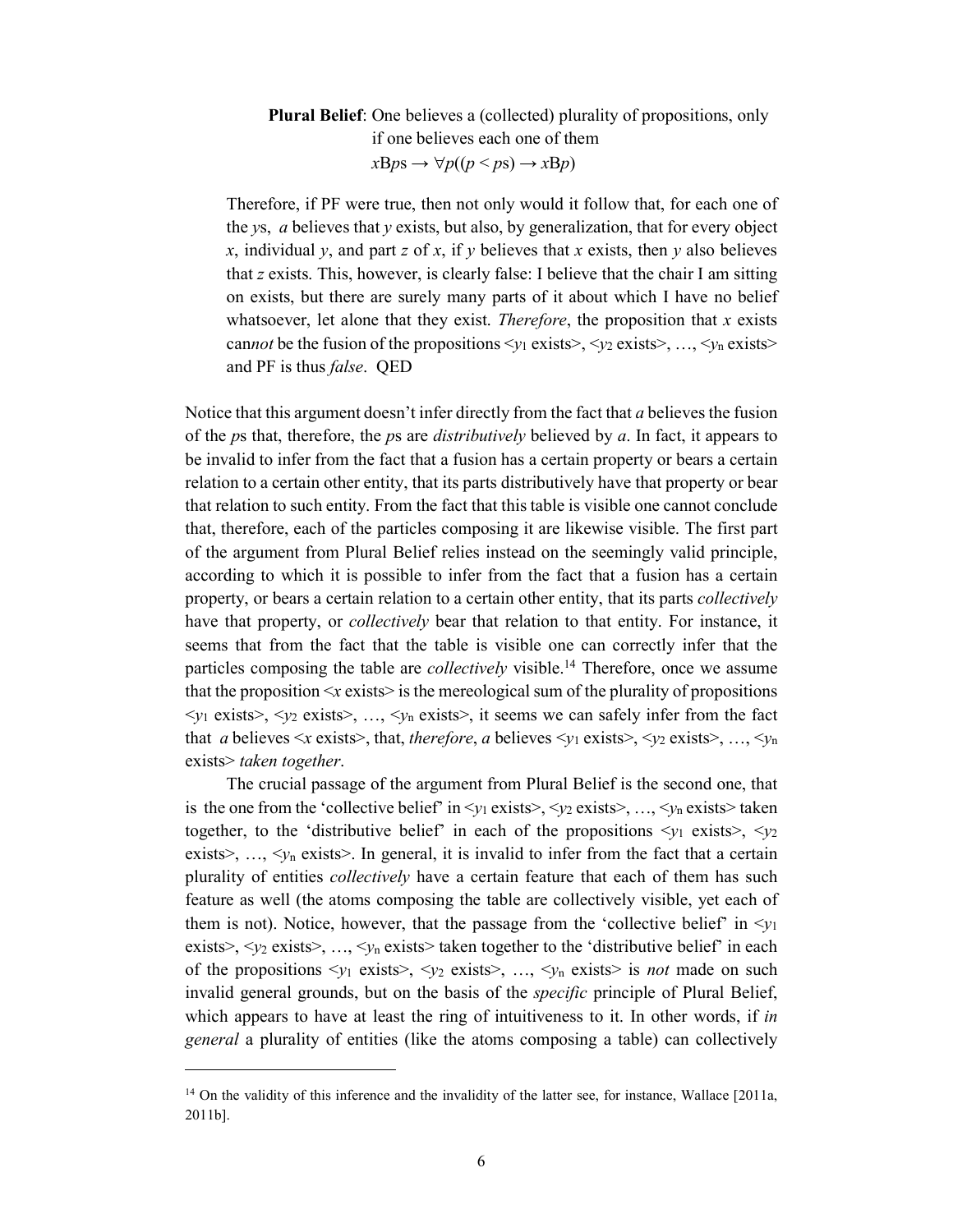display a feature (like visibility) that is not displayed by each one of them, in the *specific* case of belief it seems at least plausible to claim that one cannot collectively believe a plurality of propositions without believing each one of them. As a matter of fact, there seems to be a certain similarity between believing a *conjunction* of propositions and believing the *plurality* of conjuncts *taken together*. Therefore, there seems to be at least certain plausibility in thinking that, as a belief in a conjunction clearly entails belief in each of the conjuncts, so a 'collective belief' in a plurality of propositions entails 'distributive belief' in them.

I am not claiming that the argument from Plural Belief is a clear knock-down argument for the falsity of PF. What I am trying to claim is only that the passage from (C4) to (C5) doesn't appear to be obviously valid, which is at least suggested by the fact that the argument from Plural Belief *isn't* obviously *in*valid. If, as I hope to have shown in the last paragraphs, that is indeed the case, it follows that G+CAI isn't an obviously false theory, and that, therefore, G+CAI-theorists appear to have an at least *prima facie* plausible way to ward off the threat posed by argument C and to declare their theory to be a consistent theoretical option.

### **3. Parts ground the whole and are identical to it**

G+CAI is the theory combining the following two claims, for every *x* and *Y*s such that the *Y*s compose *x*:

- **CAI**: The *Y*s are identical to *x*  $Y_S = x$
- **G**: *x*'s existence is grounded in the scattered plurality of the *Y*s  $[x \text{ exists}] \leftarrow [y_1 \text{ exists}], [y_2 \text{ exists}], ..., [y_n \text{ exists}]$

In addition, G+CAI also endorses the following principles:

- **CAI2**: The fact that *x* exists and the fact that the *Y*s exist are the same fact  $[x \text{ exists}] = [\text{the } Y \text{ is exist}]$
- **G2**: The fact that the *Y*s exist isn't identical to the plurality of facts  $[y_1]$ exists], [*y*<sup>2</sup> exists], …, [*y*<sup>n</sup> exists] [the *Ys* exist]  $\neq$  [*y*<sub>1</sub> exists], [*y*<sub>2</sub> exists], ..., [*y*<sub>n</sub> exists]
- **G3**: The collected existence of the *Y*s is grounded in the scattered existence of the *Y*s [the *Ys* exist]  $\leftarrow$  [*y*<sub>1</sub> exists], [*y*<sub>2</sub> exists], ..., [*y*<sub>n</sub> exists]

For G+CAI, from the fact that the *Y*s are identical to *x*, it only follows that the fact that *x* exists is identical to the fact that the *Y*s exist. As a matter of fact, both facts are constructed out of the same entity and 'existence' (however construed). Therefore, given that *x* and the *Y*s are identical, it follows that so are [*x* exists] and [the *Y*s exist]. The crucial point, however, is that for G+CAI the fact that the *Y*s exist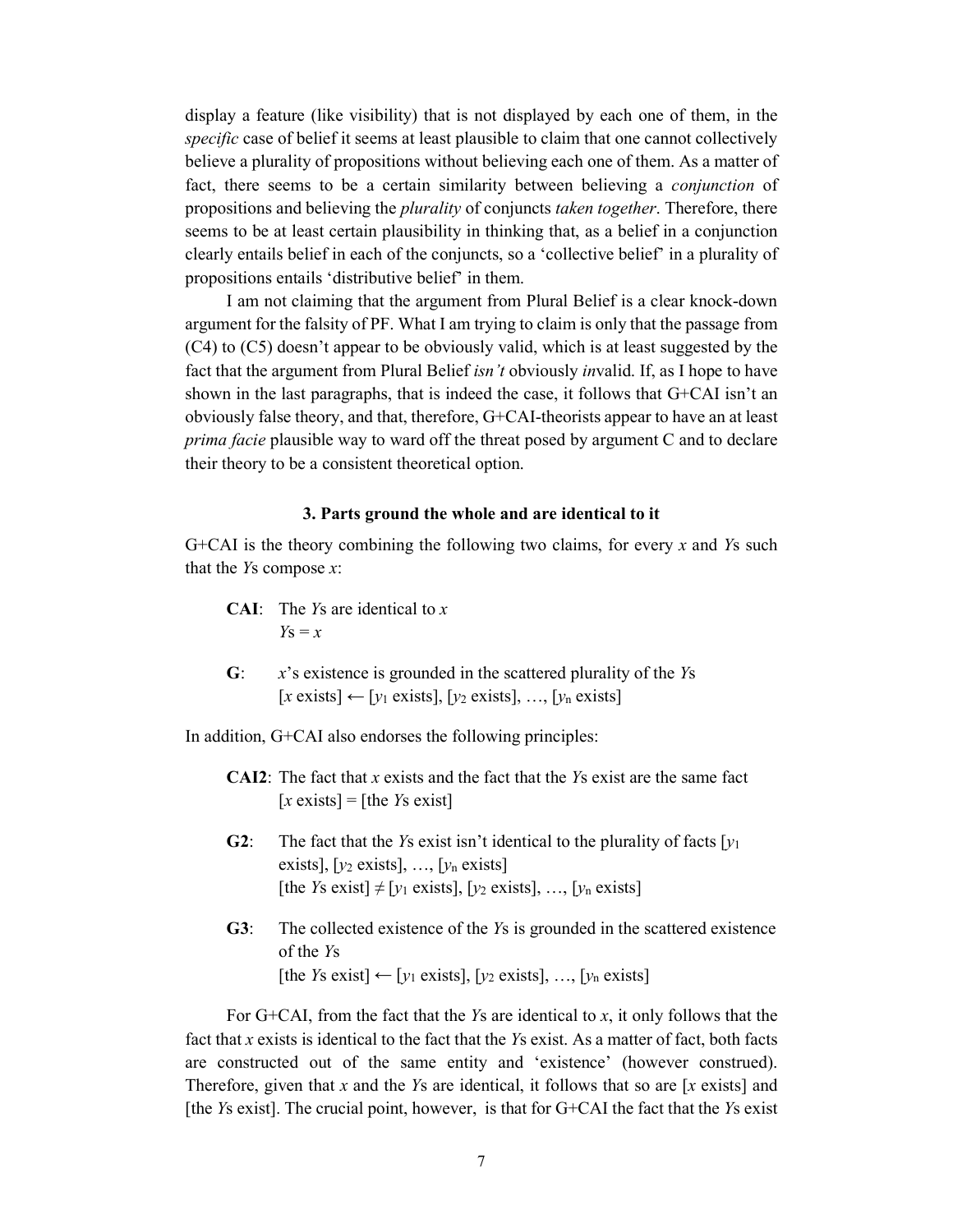*isn't* identical to the plurality of facts  $[y_1 \text{ exists}]$ ,  $[y_2 \text{ exists}]$ , ...,  $[y_n \text{ exists}]$ , but is *grounded* in them. <sup>15</sup> Therefore, since [*x* exists] and [the *Y*s exist] are identical, it follows that, not only the fact that the *Y*s exist, but *also* the fact that *x* exists is grounded in the plurality of facts [ $y_1$  exists], [ $y_2$  exists], …, [ $y_n$  exists], which is the way G+CAI expresses the thesis that wholes are grounded in their parts.

G+CAI represents a form of *compatibilism*. For G+CAI, mereological sums like *x* are, in fact, *both* identical to the plurality of its parts *and* grounded in them. What avoids the contradiction threatened by argument A is the fact that, while a whole is identical to the *collected* plurality of its parts (that is: the fact that *x* exists is identical to the fact that the *Y*s exist), it is grounded in their *scattered* plurality (that is: the fact that *x* exists is grounded in the plurality of facts  $[y_1$  exists],  $[y_2$  exists], ..., [ $y_n$  exists] taken together).<sup>16</sup>

## **4. Structured, yet uncluttered**

G+CAI doesn't appear to be interesting only because it combines two approaches to mereology that have so far been thought of as being incompatible, but also because friends of both approaches seem to have at least some *prima facie* plausible reasons to find it appealing.

On the one hand, G+CAI can be taken by CAI friends as a simple and interesting way to inject some welcome metaphysical structure in their mereological universe without the need to embrace any 'heretical' [Raven 2013] stance on the grounding relation. Without endorsing G+CAI, in fact, it would seem to be difficult for CAI theorists to employ an irreflexive notion of grounding to claim that

 $\ddot{ }$ 

<sup>&</sup>lt;sup>15</sup> *Objection*: According to FACTS, propositions are individuated by their worldly items and the manner of their composition. In the case of (the proposition) <the *Ys* exist> and (the plurality of propositions)  $\langle y_1 \text{ exists} \rangle$ ,  $\langle y_2 \text{ exists} \rangle$ , ...,  $\langle y_n \text{ exists} \rangle$  we have the same plurality of entities (the *Ys*) of which the same 'feature' (existence) is predicated. Therefore, contrary to what you claim, FACTS predicts <the *Y*s exist> to be identical to the plurality of propositions  $\langle y_1 \rangle$  exists>,  $\langle y_2 \rangle$  exists>, ...,  $\langle y_n \rangle$ exists>, and therefore, [the *Ys* exist] to be identical to the plurality of facts [ $y_1$  exists], [ $y_2$  exists], ..., [ $y_n$  exists]. *Reply*: Even assuming that the same worldly items feature both in  $\leq$ the *Ys* exist $\geq$  and in  $\leq$ y<sub>1</sub> exists $>$ ,  $\lt_{v_2}$  exists $>$ , ...,  $\lt_{v_n}$  exists $>$ , the *manner* of their composition is clearly different. In one case ( $\leq$ the *Y*s exist $\geq$ ) existence is *collectively* predicated of the *Y*s, in the other case ( $\leq$ *y*<sub>1</sub> exists $\geq$ ,  $\leq$ *y*<sub>2</sub> exists $\geq$ , …, <*y*<sup>n</sup> exists>) existence is predicated of each of the *Y*s *separately*. Compare: one thing is to say that the these atoms (composing the chair I am sitting on) are *collectively* visible, another thing is to say that *each* of them is visible. From the fact that we have the same worldly items in both cases (the atoms + visibility) and that in both cases the same plurality of entities is predicated of visibility it doesn't follow that  $\leq$  the atoms are (collectively) visible is identical to the plurality of propositions  $\leq$  atom<sub>1</sub> is visible>,  $\langle \text{atom}_2 \rangle$  is visible>, ...,  $\langle \text{atom}_n \rangle$  is visible>.

<sup>&</sup>lt;sup>16</sup> Notice that this is only the 'pluralist' version of  $G+CAI$ , that is the one that assumes that there is more than one fundamental entity and that no fundamental entity is the Schafferean [2010a] 'cosmos'. It is easy to see that, no matter how you 'tile' [Schaffer 2010a] reality (carving it up in a plurality of non-overlapping chunks completely covering the world), G+CAI allows you to take the 'tiles' as fundamental and say *both* that they are collectively identical to the *cosmos* and that each of them is identical to its parts taken together, *and* that they ground both the existence of the cosmos and the existence of their parts*.* G+CAI appears thus to be completely neutral about the question of how the world is metaphysically structured.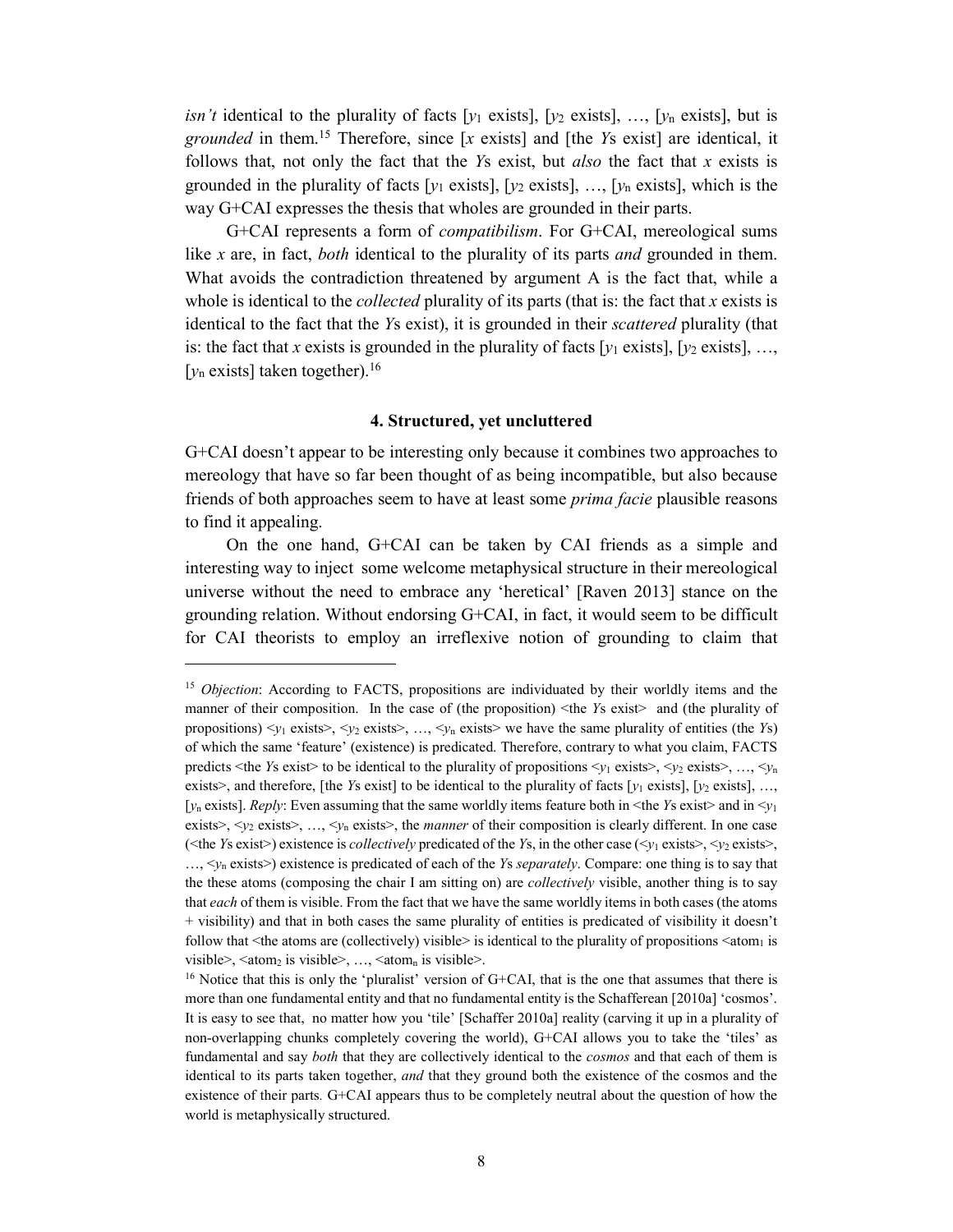mereological fusions of fundamental entities *aren't* themselves fundamental and thereby reject a 'flat' metaphysics of mereology that some might find dubious. 17

On the other hand, GROUND theorists can consider G+CAI as an elegant way to please the aesthetic sense of those who don't have a taste for cluttered *derivative* landscapes.18 Consider, for instance, the fact [*Y*s exist]. Plausibly, GROUND theorists should take something<sup>19</sup> to be fundamental if and only if the fact that it exists is fundamental, and derivative if and only if the fact that it exists is derivative. Therefore, GROUND theorists who consider plural quantification over the *collected* plurality of the *Y*s to be 'ontologically innocent' <sup>20</sup> (and thus to pose no fundamental addition of being to their *scattered* plurality)<sup>21</sup> should plausibly take [the *Ys* exist] to be a *derivative* fact. In this case, however, if they also reject CAI, there are only two options that appear to have at least some initial plausibility for what concerns the relation between [the *Ys* exist], [*x* exists], and the plurality of facts [ $y_1$  exists], [ $y_2$ exists],  $\ldots$ , [ $y_n$  exists]:

- (a) [the *Ys* exist] and [*x* exists] are both grounded in [ $y_1$  exists], [ $y_2$  exists],  $...,$  [ $v_n$  exists] but neither [the *Ys* exist] grounds [*x* exists] nor vice versa;
- (b) [*x* exists] is grounded in [the *Y*s exist] and, in turn, [the *Y*s exist] is grounded in [*y*<sup>1</sup> exists], [*y*<sup>2</sup> exists], …, [*y*<sup>n</sup> exists].

However, if compared with G+CAI, both options (a) and (b) can be argued to unnecessarily clutter the derivative metaphysics of GROUND theorists. Option (a) appears to multiply facts beyond necessity, since the fact that *x* exists and the fact that the *Y*s exist are taken to be *two* different facts (and such that neither grounds the other). Option (b) appears to multiply 'layers of reality' beyond necessity, since, starting from the scattered plurality of the *Y*s, we have to climb up *two* steps of the metaphysical ladder of reality before encountering their mereological fusion. Therefore, there seems to be at least some *prima facie* plausible reason also for GROUND theorists to take G+CAI to be a potentially interesting theoretical option.

<sup>20</sup> See Boolos [1984] and Lewis [1991: 68-9]

 $\overline{a}$ 

<sup>&</sup>lt;sup>17</sup> To say that mereological fusions exist and are as fundamental as their fundamental parts would seem to be a mereological instance of what Bennett calls 'flatworldism' [Bennett 2011: 28].

<sup>&</sup>lt;sup>18</sup> Schaffer [2009, 2012] has defended the principle, according to which, 'what one ought to have is the strongest theory (generating the most derivative entities) on the simplest basis (from the fewest substances)' [Schaffer 2009: 361]. It should be clear, however, that even accepting Schaffer's 'bang for the buck' principle, there still appears to be a clear sense in which not even our *derivative* ontology should run afoul of Ockham's razor and our fundamental ontology shouldn't unnecessarily overgenerate derivative entities.

<sup>&</sup>lt;sup>19</sup> This quantifier must be thought of as ranging over both individuals and pluralities.

<sup>&</sup>lt;sup>21</sup> The idea that derivative objects are no additional ontological cost over the entities that ground them, and so that the proper ontological costs of a theory are given by what fundamental entities it counts is commonly endorsed by grounding theorists; see, for instance, Schaffer [2007: 89, 2009: 361, 2008, 2012: §2.3] and Cameron [2014]. It contrasts with other accounts of ontological commitment, such as, for instance, the 'entailment account(s)', according to which 'a theory T is ontologically committed to Ks if and only if T entails that Ks exist' [Bricker 2014: §2].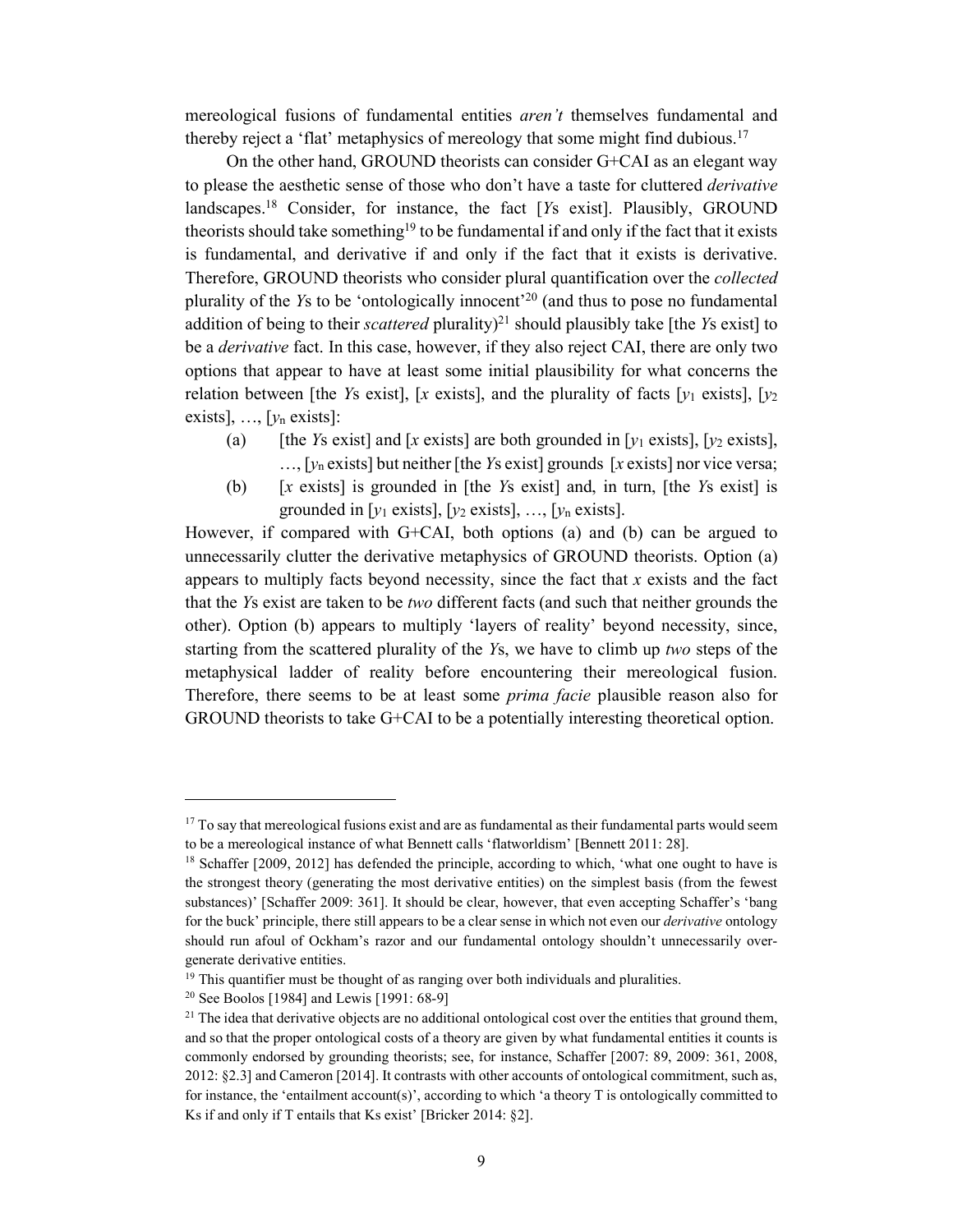### **4. Conclusion**

In this paper I have argued that there appears to be a clear and intuitive sense in which the ontological stance represented by CAI can happily live together with the metaphysical structure of reality postulated by GROUND. Interestingly enough, the results achieved in this paper appear to bear some interesting consequence also in the debate about the nature of the *relata* of the grounding relation.<sup>22</sup> If I am right, in fact, the 'relation between facts' approach seems to be arguably superior to the 'relation between things' one, at least in the sense that the former allows to draw distinctions (such as the one between collected and scattered pluralities) that appear to be unavailable to the latter.<sup>23</sup> I conclude, therefore, that  $G + CAI$  is a theory that deserves adequate attention in the future debates on both mereology and metaphysical dependence.24

*University of Barcelona*

#### **References**

-

Bailey, A. M. 2011. The incompatibility of composition as identity, priority pluralism, and irreflexive grounding, *Analytic Philosophy* 52/3: 171-4.

- Bliss, R. and K. Trogdon 2014. Metaphysical Grounding, *The Stanford Encyclopedia of Philosophy*. *(Winter 2014 Edition)*, ed. Edward N. Zalta, URL = <http://plato.stanford.edu/archives/win2014/entries/grounding/>.
- Bohn, E. D. 2009. *Composition as Identity*, Ph.D. thesis, University of Massachusetts, Amherst, URL = <http://scholarworks.umass.edu/open\_access\_dissertations/92>.
- Bohn, E. D. 2014. Unrestricted Composition as Identity, in *Composition as Identity*, ed. Donald Baxter and Aaron Cotnoir, Oxford: Oxford University Press: 143-68.
- Boolos, G. 1984. To be is to be a value of a variable (or to be some values of some variables), *Journal of Philosophy* 81/8: 430-49.

Bennett, K. 2011. By Our Bootstraps, *Philosophical Perspectives* 25/1: 27-41.

<sup>&</sup>lt;sup>22</sup> As an introduction to this problem see Correia and Schnieder [2012], Trogdon [2013], Bliss and Trogdon [2014] and Raven [2015].

<sup>&</sup>lt;sup>23</sup> An alternative approach has been suggested to me by an anonymous referee for this journal: one could both adopt a relation-between-*facts* stance on the grounding relation and define on its basis a notion of ontological dependence as a relation between *objects* (plausibly, along the following lines:

<sup>(</sup>OD) *x* ontologically depends on *y*/the *Y*s =  $_{df}$  for some plurality of facts  $\Gamma$  about *y*/the *Ys*:  $[x \text{ exists}] \leftarrow \Gamma;$ 

see: Correia [2005, 2008], Schnieder [2006], and Correia and Schnieder [2012]). In this case, by adopting both G+CAI and (OD) one could have an irreflexive notion of grounding and a notion of ontological dependence that is not irreflexive (as allowing wholes to be both dependent on their parts and identical to them). Reasons of space force me to leave the discussion of this idea for another occasion.

<sup>&</sup>lt;sup>24</sup> I am grateful to three anonymous referee for this journal for useful comments. For academic and financial support many thanks to the *Programa de Becas Posdoctorales en la UNAM*, Instituto de Investigaciones Filosóficas, Universidad Nacional Autónoma de México (UNAM) and to the Secretary for Universities and Research of the Ministry of Economy and Knowledge of the Government of Catalonia and the COFUND programme of the Marie Curie Actions of the 7<sup>th</sup> R&D Framework Programme of the European Union.